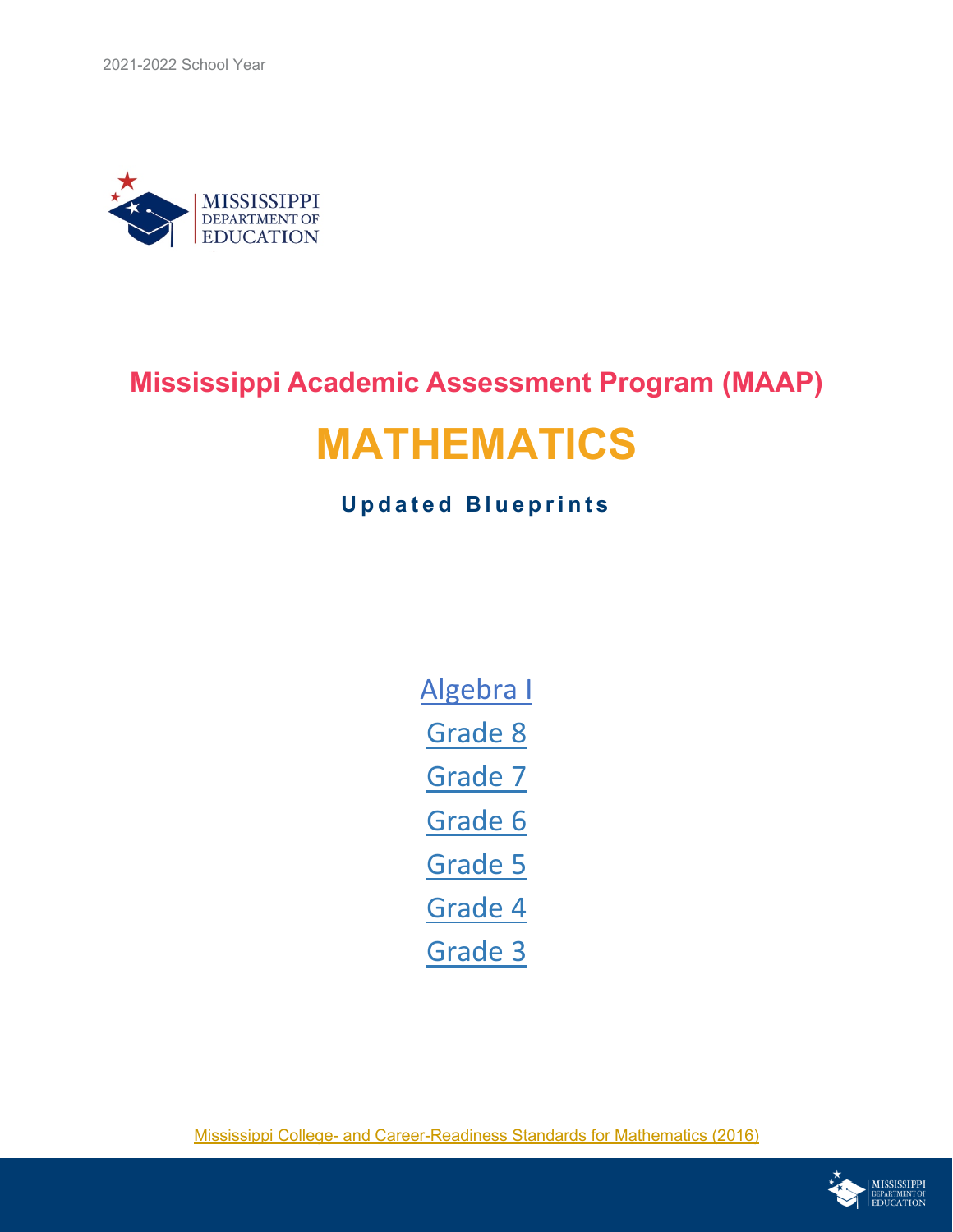| <b>MISSISSIPPI DEPARTMENT OF EDUCATION</b>                                                           |                                                                                                                                             |  |  |  |  |
|------------------------------------------------------------------------------------------------------|---------------------------------------------------------------------------------------------------------------------------------------------|--|--|--|--|
|                                                                                                      | Carey M. Wright, Ed.D.<br><b>State Superintendent of Education</b>                                                                          |  |  |  |  |
| Paula Vanderford, Ph.D.<br><b>Chief Accountability Officer</b>                                       |                                                                                                                                             |  |  |  |  |
| Jackie Sampsell, Ed.D.<br><b>Student Assessment Director, Office of</b><br><b>Student Assessment</b> | <b>Libby Cook</b><br><b>MAAP Program Coordinator &amp;</b><br><b>Mathematics Content Specialist, Office of</b><br><b>Student Assessment</b> |  |  |  |  |
|                                                                                                      | <b>Melissa Beck</b><br>Assessment Coordinator (K-3) &<br>Literacy Content Specialist, Office of                                             |  |  |  |  |

Student Assessment

The Mississippi State Board of Education, the Mississippi Department of Education, the Mississippi School for the Arts, the Mississippi School for the Blind, the Mississippi School for the Deaf, and the Mississippi School for Mathematics and Science do not discriminate on the basis of race, sex, color, religion, national origin, age, or disability in the provision of educational programs and services or employment opportunities and benefits. The following office has been designated to handle inquiries and complaints regarding the non-discrimination policies of the abovementioned entities: Director, Office of Human Resources, Mississippi Department of Education, 359 North West Street, P.O. Box 771, Jackson, MS 39205‑0771, (601) 359-3513.

### **Mississippi Department of Education**

359 North West Street P. O. Box 771 Jackson, Mississippi 39205-0771 (601) 359-3513 *[www.mdek12.org](http://www.mdek12.org/)*

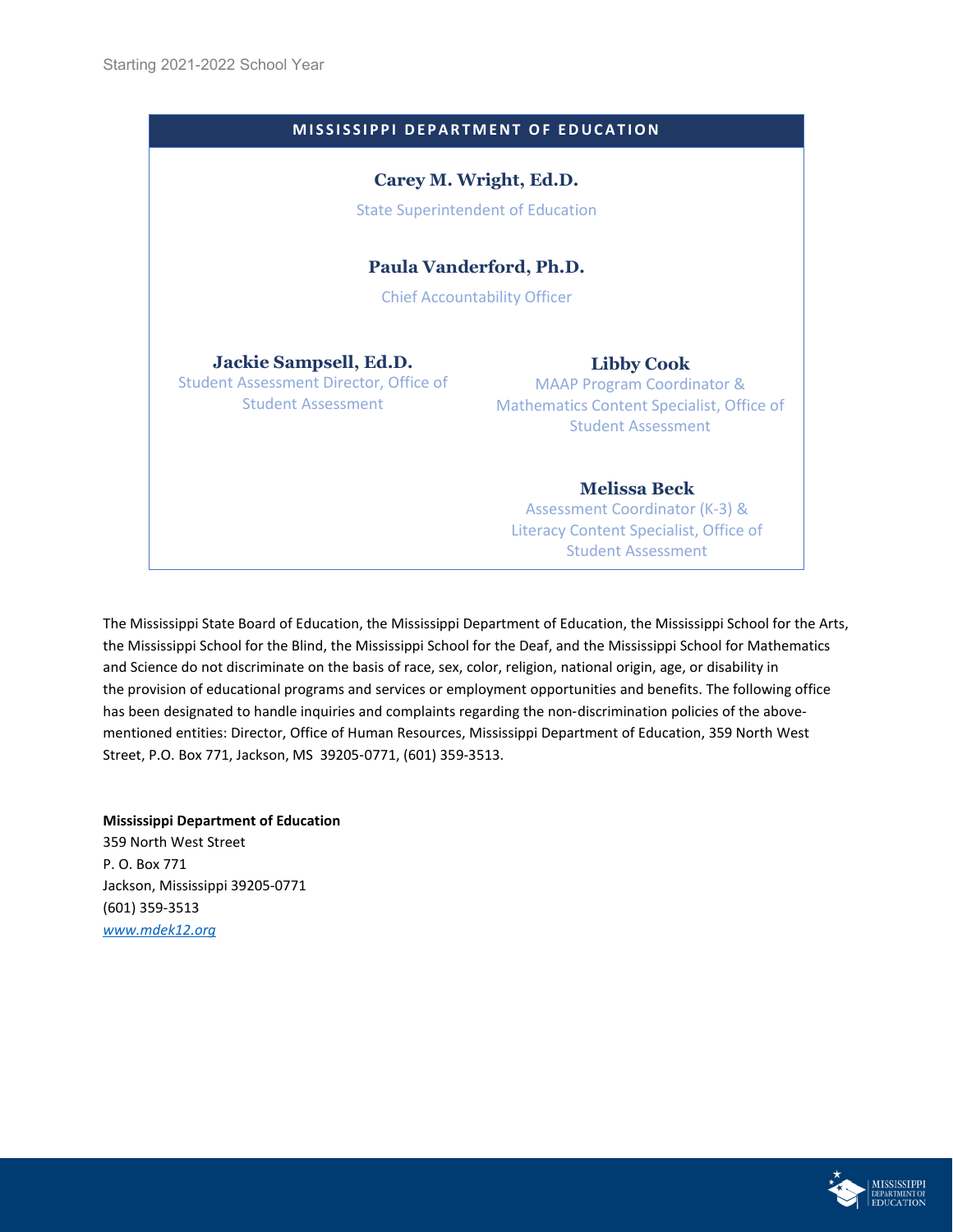# <span id="page-2-0"></span>**MAAP Assessment Blueprint ALGEBRA I**

This blueprint describes the content and structure of an assessment and defines the ideal percentage of operational test items by reporting category for the Mississippi Academic Assessment Program (MAAP). **Starting with the 2021-2022 school year, the mathematics assessments will only have one (1) session.**

| <b>Reporting Category</b>             | <b>Mississippi College- and Career-Readiness</b><br><b>Standards Available for</b><br><b>Assessment</b>                           |                           | <b>Percentage of Points</b><br>by Reporting Category |                    |
|---------------------------------------|-----------------------------------------------------------------------------------------------------------------------------------|---------------------------|------------------------------------------------------|--------------------|
| <b>Number and Quantity (N)</b>        | $N-RN(3)$<br>$N-Q(1, 2, 3)$ <sup>*</sup>                                                                                          |                           | $5 - 9%$                                             |                    |
| Algebra (A)                           | A-SSE $(1^{\star}, 2, 3^{\star})$<br>A-APR (1, 3)<br>A-CED $(1, 2, 3, 4)^*$<br>A-REI (1, 3, 4, 5, 6, 10, 11 <sup>*</sup> , 12)    |                           | 46-55%                                               |                    |
| <b>Functions (F)</b>                  | $F-IF$ (1, 2, 3, 4 <sup>*</sup> , 5 <sup>*</sup> , 6 <sup>*</sup> , 7 <sup>*</sup> , 8, 9)<br>$F-BF(1^*, 3)$<br>$F-LE(1, 2, 5)^*$ |                           | $31 - 38%$                                           |                    |
| <b>Statistics and Probability (S)</b> | S-ID $(1, 2, 3, 5, 6, 7, 8, 9)^{*}$                                                                                               |                           | $9 - 12%$                                            |                    |
| <b>Operational Items</b>              | 65<br>60<br><b>Total Points</b>                                                                                                   |                           | 100%                                                 |                    |
| <b>Field Test Items</b>               | 10                                                                                                                                | <b>Total Testing Time</b> |                                                      | <b>180 Minutes</b> |
| <b>Total Items</b>                    | 70                                                                                                                                |                           |                                                      | $(3$ Hours)        |

Note\*: Modeling Standards

- The Depth of Knowledge (DOK) level of items across the operational test form will be tracked to have as much variety as possible. The goal is for 75% of the items on the form to be DOK level 2 and approximately 25% of the items on the form to be DOK level 1 and DOK level 3. However, we recognize that standard distribution, item types, and item statistics take priority when building the form.
- The goal is for the form to contain approximately 70% Multiple Choice Single Select (MCSS) items and the remaining 30% of the items will be Multiple Choice Multiple Select (MCMS), Match, Numeric Entry, Grid, and Composite Item Types.
- The operational form will be built to ensure that at least 75% of the standards in a reporting category will be assessed each year.

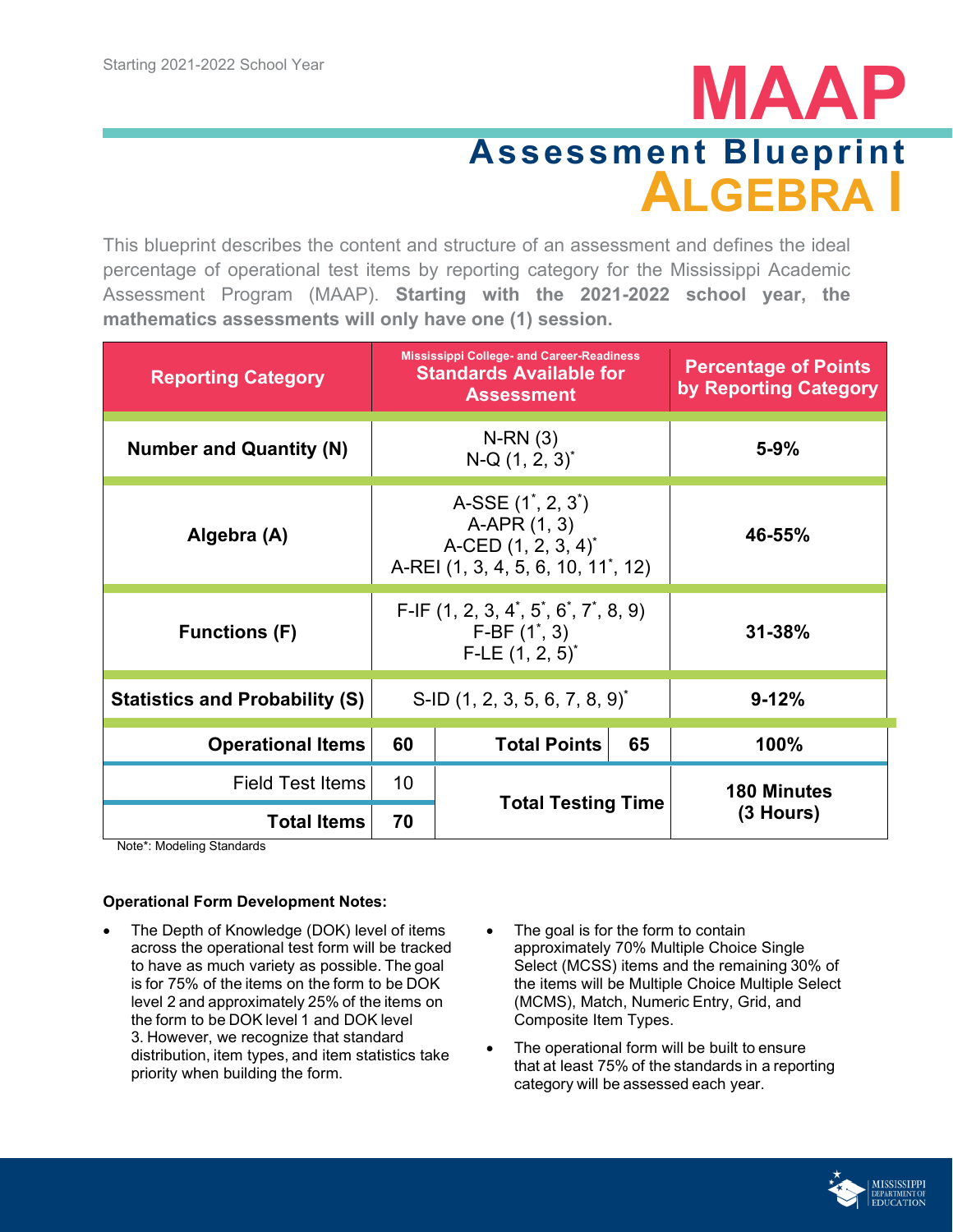## <span id="page-3-0"></span>**Assessment Blueprint MATHEMATICS GRADE 8**

This blueprint describes the content and structure of an assessment and defines the ideal percentage of operational test items by reporting category for the Mississippi Academic Assessment Program (MAAP). **Starting with the 2021-2022 school year, the mathematics assessments will only have one (1) session.**

| <b>Reporting Category</b>                 | <b>Mississippi College- and Career-Readiness</b><br><b>Standards Available for</b><br><b>Assessment</b> |                           |        | <b>Percentage of Points</b><br>by Reporting Category |
|-------------------------------------------|---------------------------------------------------------------------------------------------------------|---------------------------|--------|------------------------------------------------------|
| <b>The Number System</b><br>(NS)          | 8.NS(1, 2)                                                                                              |                           |        | $9 - 14%$                                            |
| <b>Expressions and Equations</b><br>(EE)  | 8.EE (1, 2, 3, 4, 5, 6, 7, 8)                                                                           |                           |        | $26 - 34%$                                           |
| Functions $(F)^1$                         | 8.F(1, 2, 3, 4, 5)                                                                                      |                           |        | $17 - 23%$                                           |
| Geometry (G)                              | 8.G(1, 2, 3, 4, 5, 6, 7, 8, 9)                                                                          |                           | 26-34% |                                                      |
| <b>Statistics and Probability</b><br>(SP) |                                                                                                         | $8.\text{SP}(1, 2, 3, 4)$ |        | $9 - 14%$                                            |
| <b>Operational Items</b>                  | 61                                                                                                      | <b>Total Points</b>       | 65     | 100%                                                 |
| <b>Field Test Items</b>                   | 10                                                                                                      | <b>Total Testing Time</b> |        | <b>180 Minutes</b>                                   |
| <b>Total Items</b>                        | 71                                                                                                      |                           |        | (3 Hours)                                            |

Note<sup>1</sup>: Function notation is not taught in Grade 8.

- The Depth of Knowledge (DOK) level of items across the operational test form will be tracked to have as much variety as possible. The goal is for 75% of the items on the form to be DOK level 2 and approximately 25% of the items on the form to be DOK level 1 and DOK level 3. However, we recognize that standard distribution, item types, and item statistics take priority when building the form.
- The goal is for the form to contain approximately 75-80% Multiple Choice Single Select (MCSS) items and the remaining 20-25% of the items will be Multiple Choice Multiple Select (MCMS), Match, Numeric Entry, Grid, and Composite Item Types.
- The operational form will be built to ensure that at least 75% of the standards in a reporting category will be assessed each year.

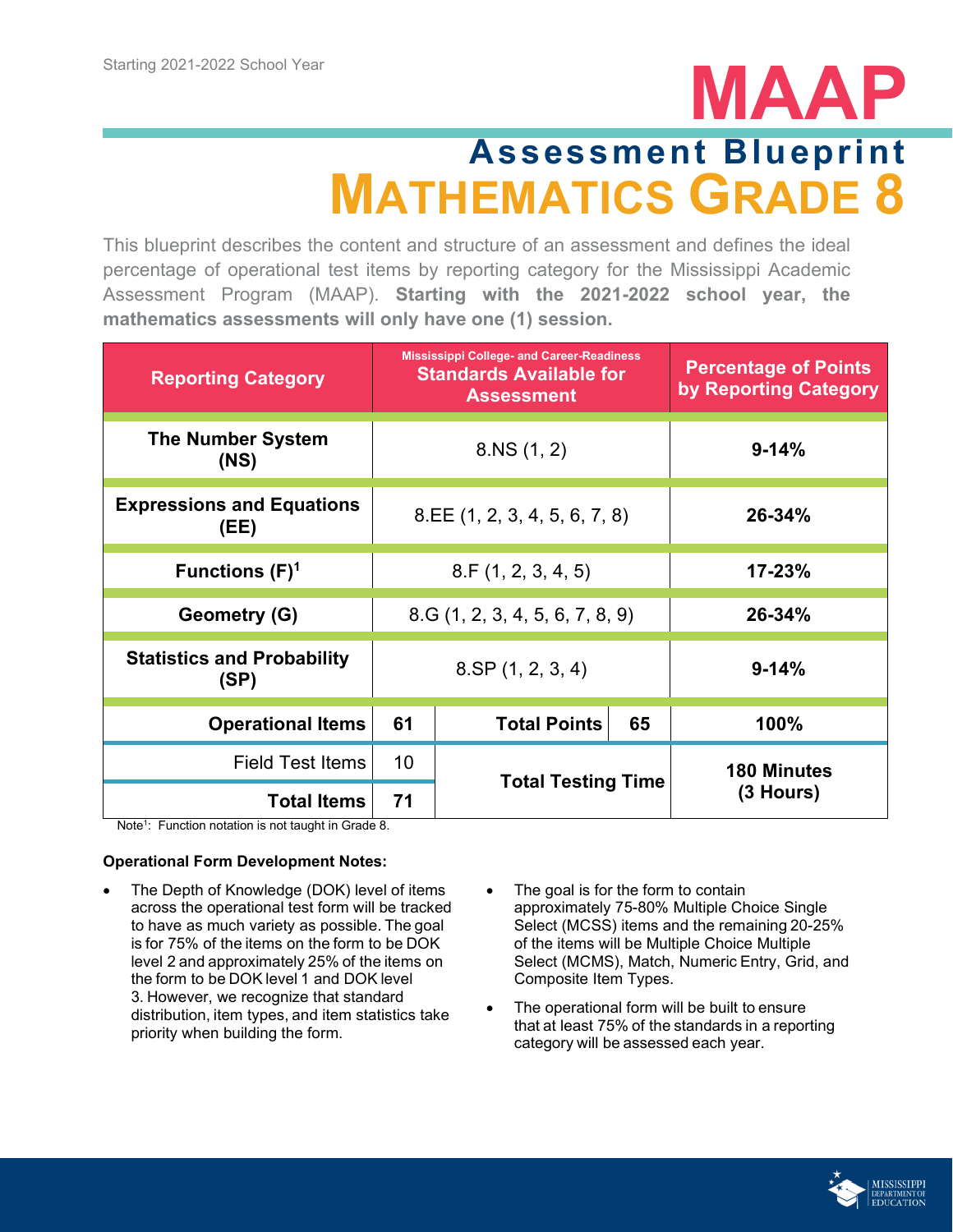## <span id="page-4-0"></span>**Assessment Blueprint MATHEMATICS GRADE 7**

This blueprint describes the content and structure of an assessment and defines the ideal percentage of operational test items by reporting category for the Mississippi Academic Assessment Program (MAAP). **Starting with the 2021-2022 school year, the mathematics assessments will only have one (1) session.**

| <b>Reporting Category</b>                                   | <b>Mississippi College- and Career-Readiness</b><br><b>Standards Available for</b><br><b>Assessment</b> |                                    | <b>Percentage of Points</b><br>by Reporting Category |                    |
|-------------------------------------------------------------|---------------------------------------------------------------------------------------------------------|------------------------------------|------------------------------------------------------|--------------------|
| <b>Ratios and Proportional</b><br><b>Relationships (RP)</b> | 7.RP(1, 2, 3)                                                                                           |                                    | $12 - 17%$                                           |                    |
| The Number System (NS)                                      | 7.NS(1, 2, 3 <sup>1</sup> )                                                                             |                                    | 15-18%                                               |                    |
| <b>Expressions and Equations</b><br>(EE)                    | 7.EE(1, 2, 3, 4)                                                                                        |                                    | 17-23%                                               |                    |
| Geometry (G)                                                | 7.G(1, 2, 3, 4, 5, 6)                                                                                   |                                    | 18-25%                                               |                    |
| <b>Statistics and Probability</b><br>(SP)                   |                                                                                                         | $7.$ SP $(1, 2, 3, 4, 5, 6, 7, 8)$ |                                                      | $22 - 31%$         |
| <b>Operational Items</b>                                    | 61                                                                                                      | <b>Total Points</b>                | 65                                                   | 100%               |
| <b>Field Test Items</b>                                     | 10                                                                                                      | <b>Total Testing Time</b>          |                                                      | <b>180 Minutes</b> |
| <b>Total Items</b>                                          | 71                                                                                                      |                                    |                                                      | (3 Hours)          |

. 

Note1 : Computations with rational numbers extend the rules for manipulating fractions to complex fractions.

- The Depth of Knowledge (DOK) level of items across the operational test form will be tracked to have as much variety as possible. The goal is for 75% of the items on the form to be DOK level 2 and approximately 25% of the items on the form to be DOK level 1 and DOK level 3. However, we recognize that standard distribution, item types, and item statistics take priority when building the form.
- The goal is for the form to contain approximately 75-80% Multiple Choice Single Select (MCSS) items and the remaining 20-25% of the items will be Multiple Choice Multiple Select (MCMS), Match, Numeric Entry, Grid, and Composite Item Types.
- The operational form will be built to ensure that at least 75% of the standards in a reporting category will be assessed each year.

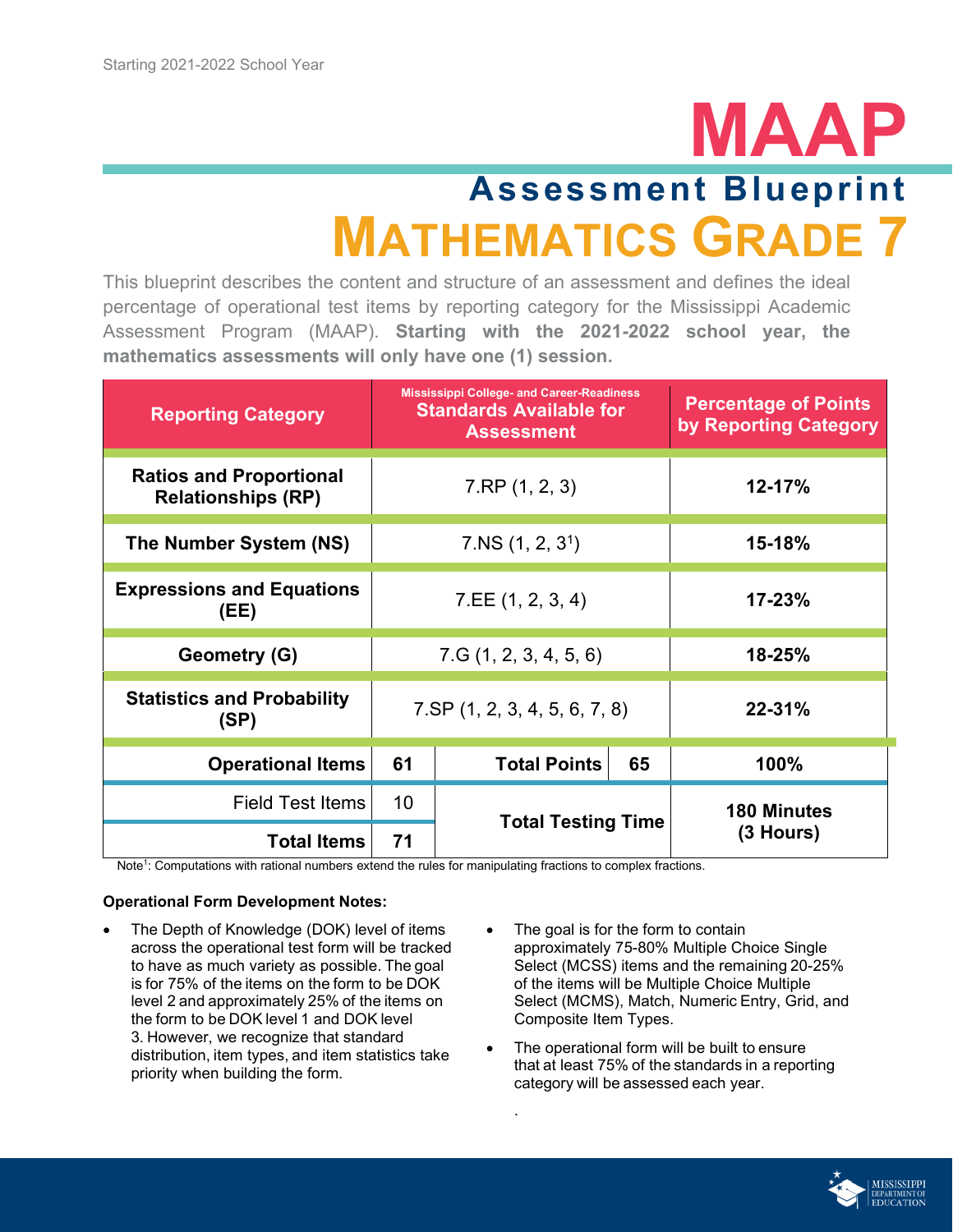# <span id="page-5-0"></span>**MAAP Assessment Blueprint MATHEMATICS GRADE 6**

This blueprint describes the content and structure of an assessment and defines the ideal percentage of operational test items by reporting category for the Mississippi Academic Assessment Program (MAAP). **Starting with the 2021-2022 school year, the mathematics assessments will only have one (1) session.**

| <b>Reporting Category</b>                                   |                                    | <b>Mississippi College- and Career-Readiness</b><br><b>Standards Available for</b><br><b>Assessment</b> | <b>Percentage of Points</b><br>by Reporting Category |                    |
|-------------------------------------------------------------|------------------------------------|---------------------------------------------------------------------------------------------------------|------------------------------------------------------|--------------------|
| <b>Ratios and Proportional</b><br><b>Relationships (RP)</b> | 6.RP $(1, 2^1, 3)$                 |                                                                                                         |                                                      | 12-17%             |
| <b>The Number System</b><br>(NS)                            | $6.NS$ (1, 2, 3, 4, 5, 6, 7, 8, 9) |                                                                                                         |                                                      | 26-34%             |
| <b>Expressions and</b><br><b>Equations (EE)</b>             |                                    | $6.EE$ (1, 2, 3, 4, 5, 6, 7, 8, 9)                                                                      |                                                      | $31 - 38%$         |
| Geometry (G)                                                |                                    | 6.G(1, 2, 3, 4)                                                                                         |                                                      | $9 - 14%$          |
| <b>Statistics and</b><br><b>Probability (SP)</b>            |                                    | $6.$ SP $(1, 2, 3, 4, 5)$                                                                               |                                                      | $11 - 14%$         |
| <b>Operational Items</b>                                    | 61                                 | <b>Total Points</b>                                                                                     | 65                                                   | 100%               |
| <b>Field Test Items</b>                                     | 10                                 | <b>Total Testing Time</b>                                                                               |                                                      | <b>180 Minutes</b> |
| <b>Total Items</b>                                          | 71                                 |                                                                                                         |                                                      | (3 Hours)          |

Note<sup>1</sup>: Expectations for unit rates in this grade are limited to non-complex fractions.

- The Depth of Knowledge (DOK) level of items across the operational test form will be tracked to have as much variety as possible. The goal is for 75% of the items on the form to be DOK level 2 and approximately 25% of the items on the form to be DOK level 1 and DOK level 3. However, we recognize that standard distribution, item types, and item statistics take priority when building the form.
- The goal is for the form to contain approximately 75-80% Multiple Choice Single Select (MCSS) items and the remaining 20-25% of the items will be Multiple Choice Multiple Select (MCMS), Match, Numeric Entry, Grid, and Composite Item Types.
- The operational form will be built to ensure that at least 75% of the standards in a reporting category will be assessed each year.

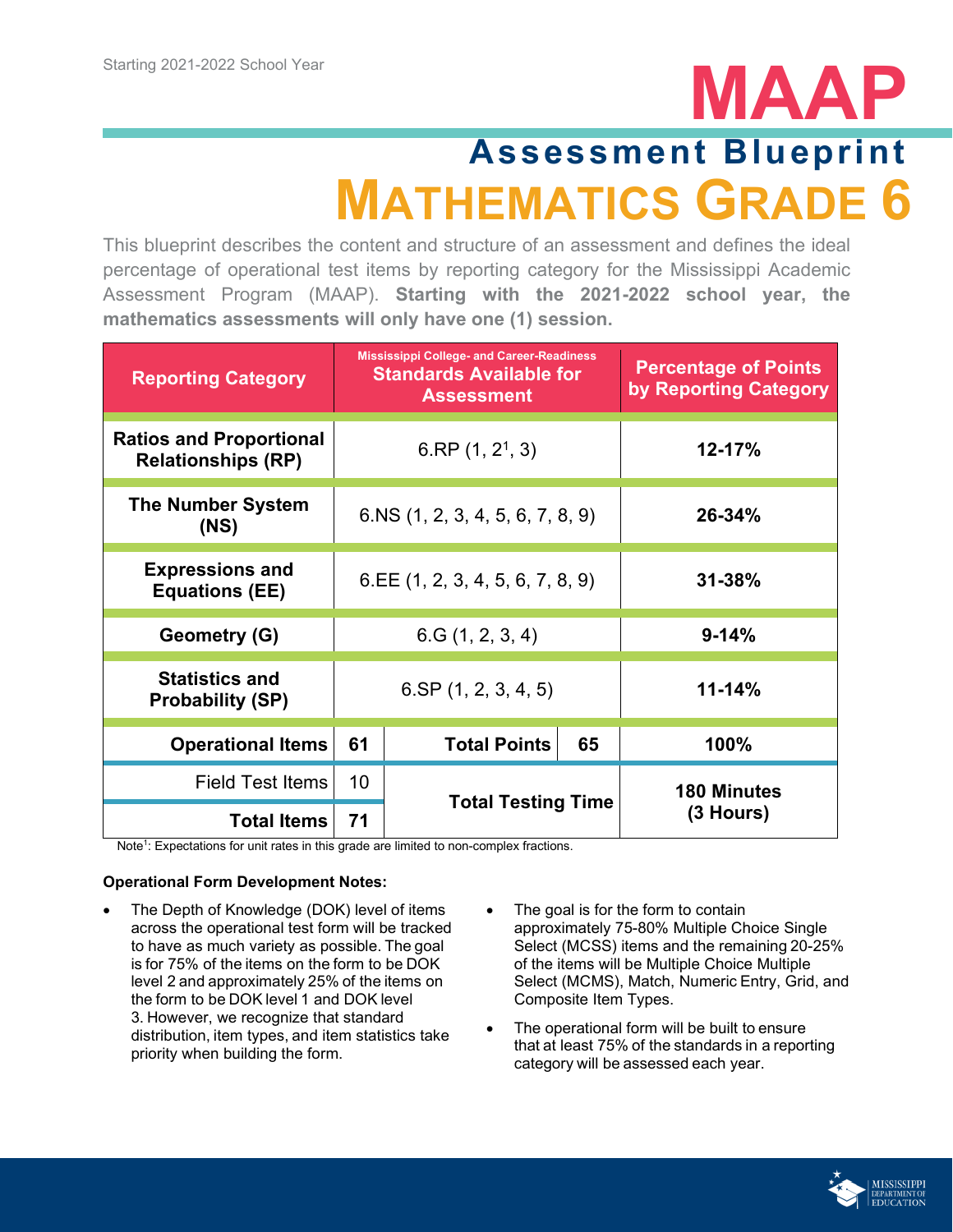## <span id="page-6-0"></span>**Assessment Blueprint MATHEMATICS GRADE 5**

This blueprint describes the content and structure of an assessment and defines the ideal percentage of operational test items by reporting category for the Mississippi Academic Assessment Program (MAAP). **Starting with the 2021-2022 school year, the mathematics assessments will only have one (1) session.**

| <b>Reporting Category</b>                              | <b>Mississippi College- and Career-Readiness</b><br><b>Standards Available for</b><br><b>Assessment</b> |                           | <b>Percentage of Points</b><br>by Reporting Category |                    |
|--------------------------------------------------------|---------------------------------------------------------------------------------------------------------|---------------------------|------------------------------------------------------|--------------------|
| <b>Operations and Algebraic</b><br>Thinking (OA)       | 5.0A(1, 2, 3)                                                                                           |                           | $13 - 17%$                                           |                    |
| <b>Number and Operations in</b><br>Base Ten (NBT)      | 5.NBT(1, 2, 3, 4, 5, 6, 7)                                                                              |                           |                                                      | 25-33%             |
| <b>Number and Operations-</b><br><b>Fractions (NF)</b> | 5.NF(1, 2, 3, 4, 5, 6, 7 <sup>1</sup> )                                                                 |                           | 25-33%                                               |                    |
| <b>Measurement and Data (MD)</b>                       | 5.MD(1, 2, 3, 4, 5)                                                                                     |                           | 13-17%                                               |                    |
| <b>Geometry (G)</b>                                    |                                                                                                         | 5.G(1, 2, 3, 4)           |                                                      | $12 - 17%$         |
| <b>Operational Items</b>                               | 49                                                                                                      | <b>Total Points</b>       | 52                                                   | 100%               |
| <b>Field Test Items</b>                                | 9                                                                                                       | <b>Total Testing Time</b> |                                                      | <b>180 Minutes</b> |
| <b>Total Items</b>                                     | 58                                                                                                      |                           |                                                      | $(3$ Hours)        |

Note<sup>1</sup>: Division of a fraction by a fraction is not a requirement at this grade

- The Depth of Knowledge (DOK) level of items across the operational test form will be tracked to have as much variety as possible. The goal is for 75% of the items on the form to be DOK level 2 and approximately 25% of the items on the form to be DOK level 1 and DOK level 3. However, we recognize that standard distribution, item types, and item statistics take priority when building the form.
- The goal is for the form to contain approximately 75-80% Multiple Choice Single Select (MCSS) items and the remaining 20-25% of the items will be Multiple Choice Multiple Select (MCMS), Match, Numeric Entry, Grid, and Composite Item Types.
- The operational form will be built to ensure that at least 75% of the standards in a reporting category will be assessed each year.

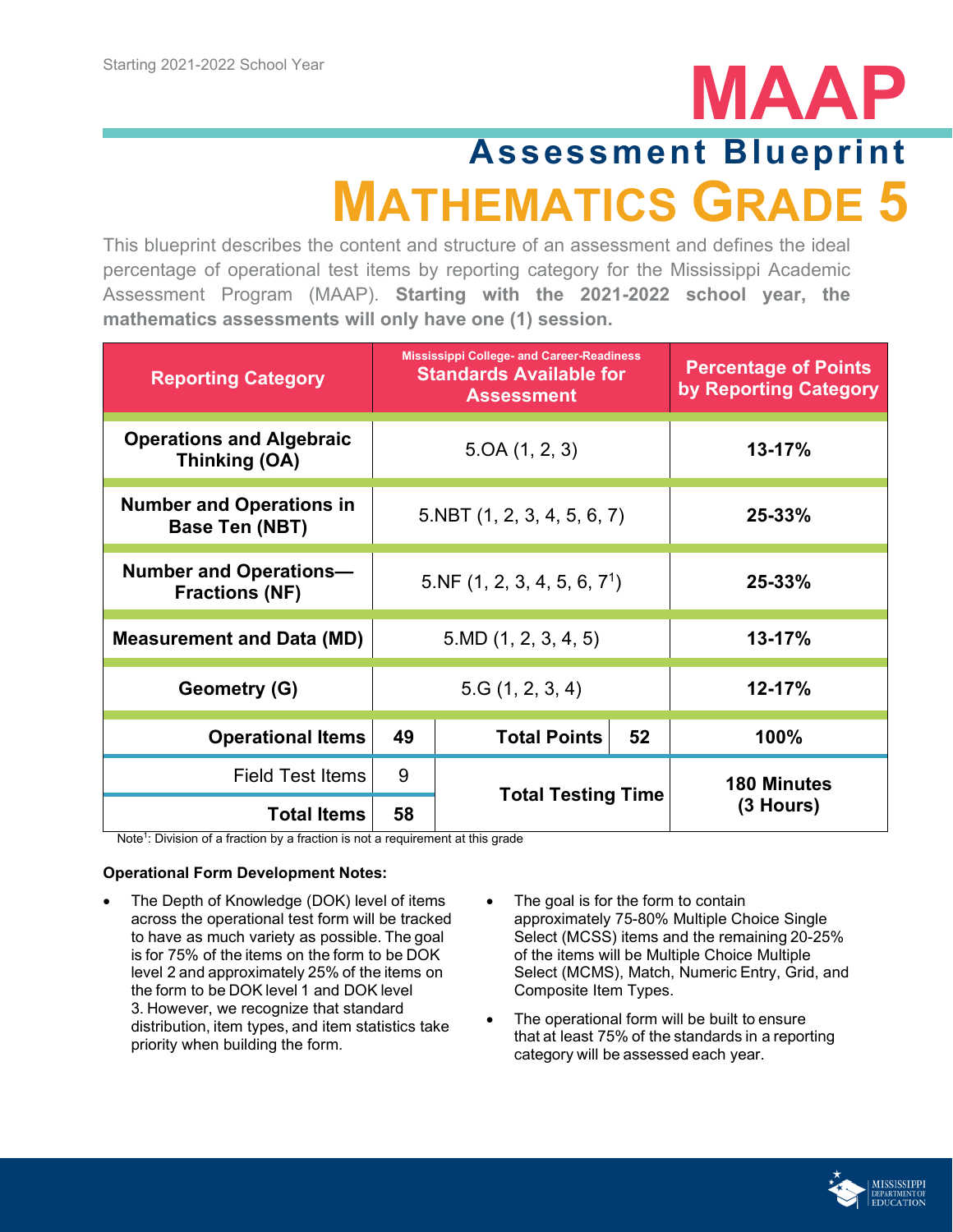

## <span id="page-7-0"></span>**MATHEMATICS GRADE Assessment Blueprint**

This blueprint describes the content and structure of an assessment and defines the ideal percentage of operational test items by reporting category for the Mississippi Academic Assessment Program (MAAP). **Starting with the 2021-2022 school year, the mathematics assessments will only have one (1) session.**

| <b>Reporting Category</b>                                      | <b>Mississippi College- and Career-Readiness</b><br><b>Standards Available for</b><br><b>Assessment</b> |                           |            | <b>Percentage of Points</b><br>by Reporting Category |
|----------------------------------------------------------------|---------------------------------------------------------------------------------------------------------|---------------------------|------------|------------------------------------------------------|
| <b>Operations and Algebraic</b><br>Thinking (OA)               | 4.0A(1, 2, 3, 4, 5)                                                                                     |                           |            | $17 - 25%$                                           |
| <b>Number and Operations in</b><br>Base Ten (NBT) <sup>1</sup> | $4.$ NBT $(1, 2, 3, 4, 5, 6)$                                                                           |                           |            | $21 - 29%$                                           |
| <b>Number and Operations-</b><br>Fractions (NF) <sup>2</sup>   | 4.NF(1, 2, 3, 4, 5, 6, 7)                                                                               |                           | $21 - 29%$ |                                                      |
| <b>Measurement and Data (MD)</b>                               | 4.MD(1, 2, 3, 4, 5, 6, 7)                                                                               |                           | $15 - 23%$ |                                                      |
| Geometry (G)                                                   | 4.G(1, 2, 3)                                                                                            |                           | $6 - 12%$  |                                                      |
| <b>Operational Items</b>                                       | 49                                                                                                      | <b>Total Points</b>       | 52         | 100%                                                 |
| <b>Field Test Items</b>                                        | 9                                                                                                       | <b>Total Testing Time</b> |            | <b>180 Minutes</b>                                   |
| <b>Total Items</b>                                             | 58                                                                                                      |                           |            | (3 Hours)                                            |

Note<sup>1</sup>: Limited to whole numbers less than or equal to 1,000,000. Note<sup>2</sup>: Limited to denominators 2, 3, 4, 5, 6, 8, 10, 12, and 100.

- The Depth of Knowledge (DOK) level of items across the operational test form will be tracked to have as much variety as possible. The goal is for 75% of the items on the form to be DOK level 2 and approximately 25% of the items on the form to be DOK level 1 and DOK level 3. However, we recognize that standard distribution, item types, and item statistics take priority when building the form.
- The goal is for the form to contain approximately 75-80% Multiple Choice Single Select (MCSS) items and the remaining 20-25% of the items will be Multiple Choice Multiple Select (MCMS), Match, Numeric Entry, Grid, and Composite Item Types.
- The operational form will be built to ensure that at least 75% of the standards in a reporting category will be assessed each year.